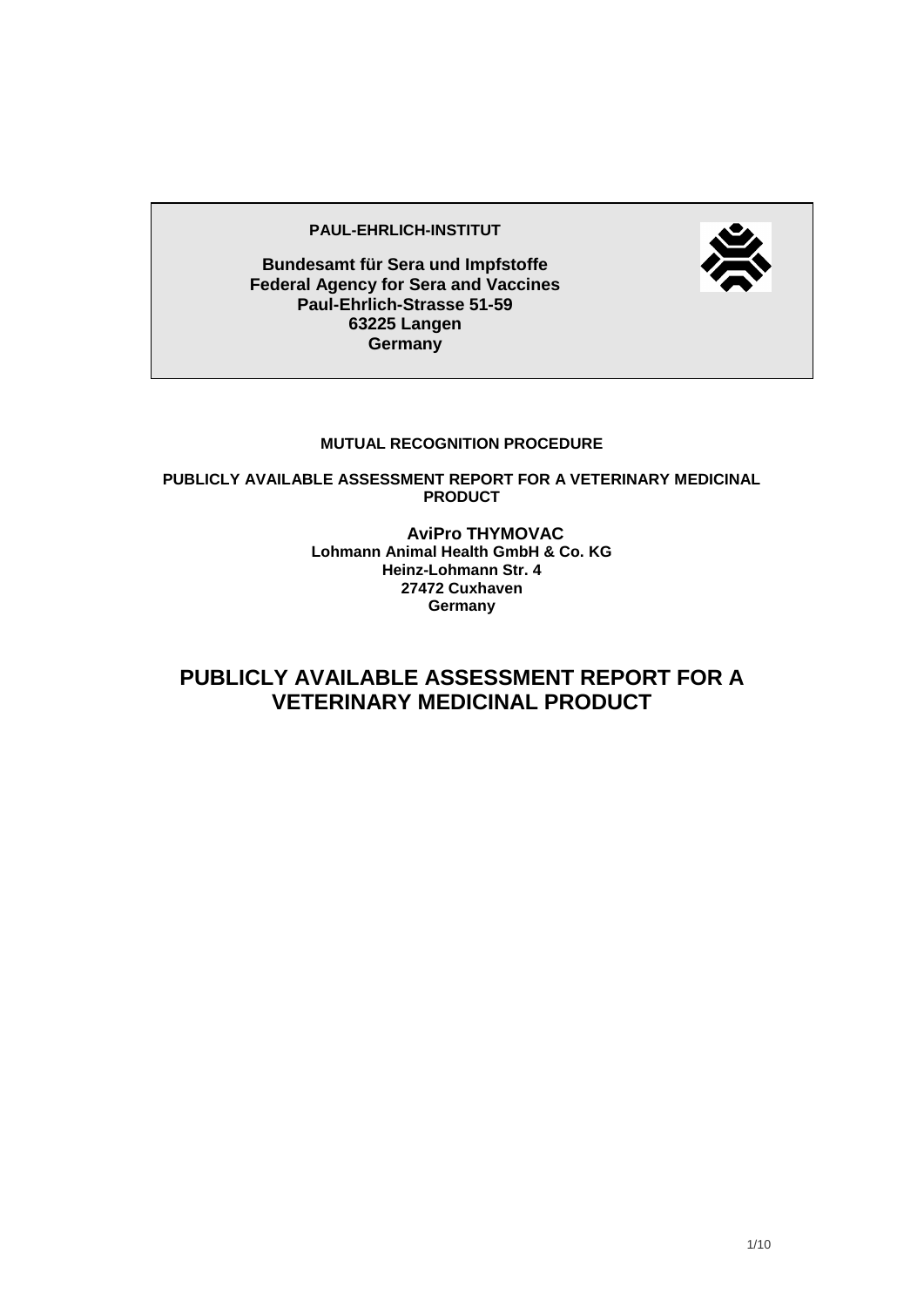## **PRODUCT SUMMARY**

| EU Procedure number                       | DE/V/0247/001/MR                                                                                                                    |
|-------------------------------------------|-------------------------------------------------------------------------------------------------------------------------------------|
| Name, strength and<br>pharmaceutical form | <b>AviPro THYMOVAC</b><br>SE, NO, IS: AviPro® THYMOVAC vet.                                                                         |
|                                           | 1 dose contains $10^{4.5}$ - 10 $5.5$ TCID <sub>50</sub> /bird dose<br>live Chicken Anaemia Virus (CAV), strain Cux-1               |
|                                           | Lyophilisate for suspension                                                                                                         |
| Applicant                                 | Lohmann Animal Health GmbH & Co. KG<br>Heinz-Lohmann Str. 4<br>27472 Cuxhaven                                                       |
|                                           | Germany                                                                                                                             |
| Active substances                         | Live Chicken Anaemia Virus (CAV), strain Cux-1                                                                                      |
| <b>ATC Vetcode</b>                        | QI01AD04                                                                                                                            |
| Target species                            | Chickens                                                                                                                            |
| Indication for use                        | For protection of the vaccinated breeder against<br>excretion of the chicken anemia virus and<br>transmission of the virus to eggs. |
|                                           | For passive protection conferred to the progeny<br>against clinical signs and lesions of chicken<br>anemia.                         |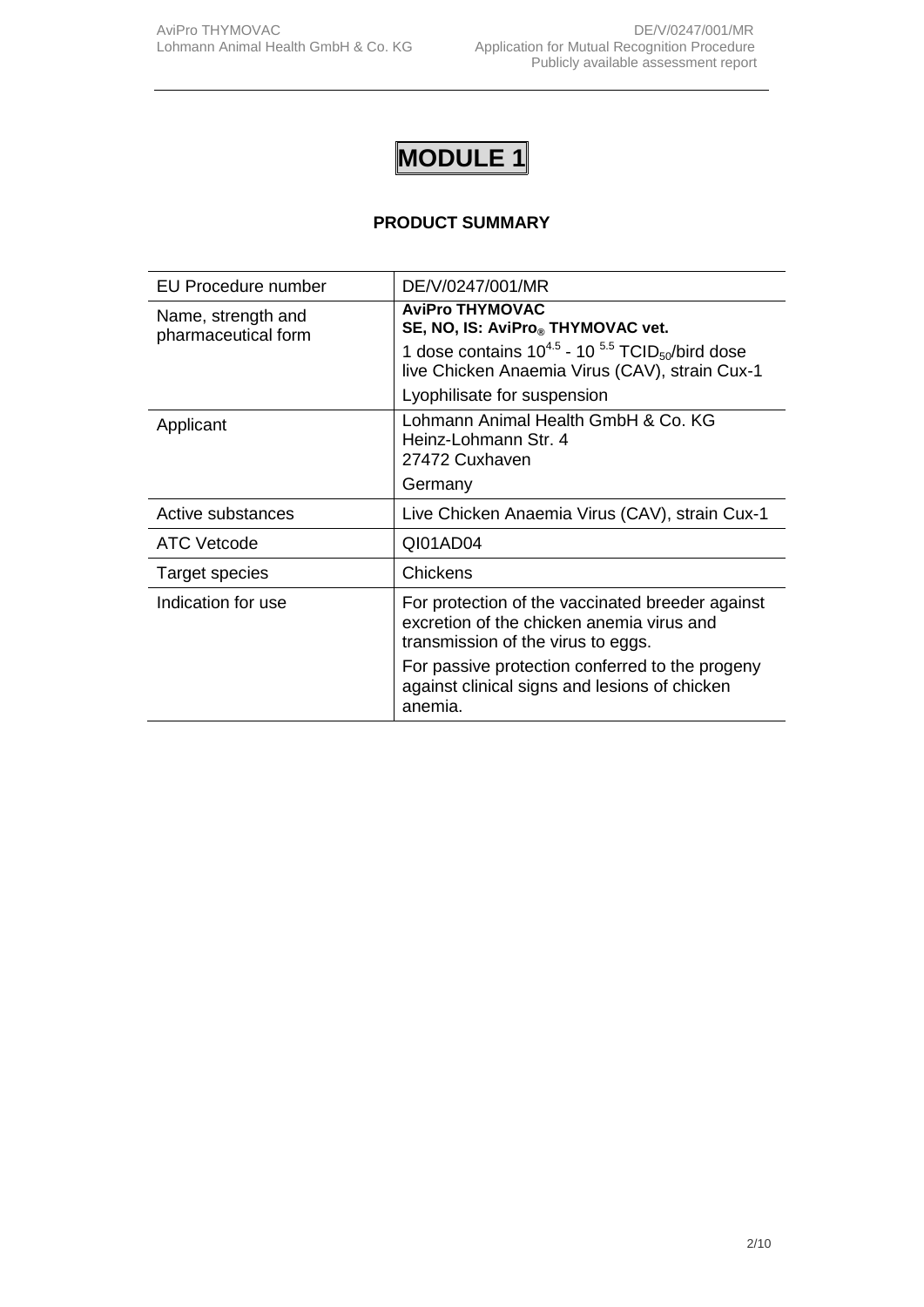The Summary of Product Characteristics (SPC) for this product is available on the Heads of Medicines Agencies (veterinary) (HMA(v)) website.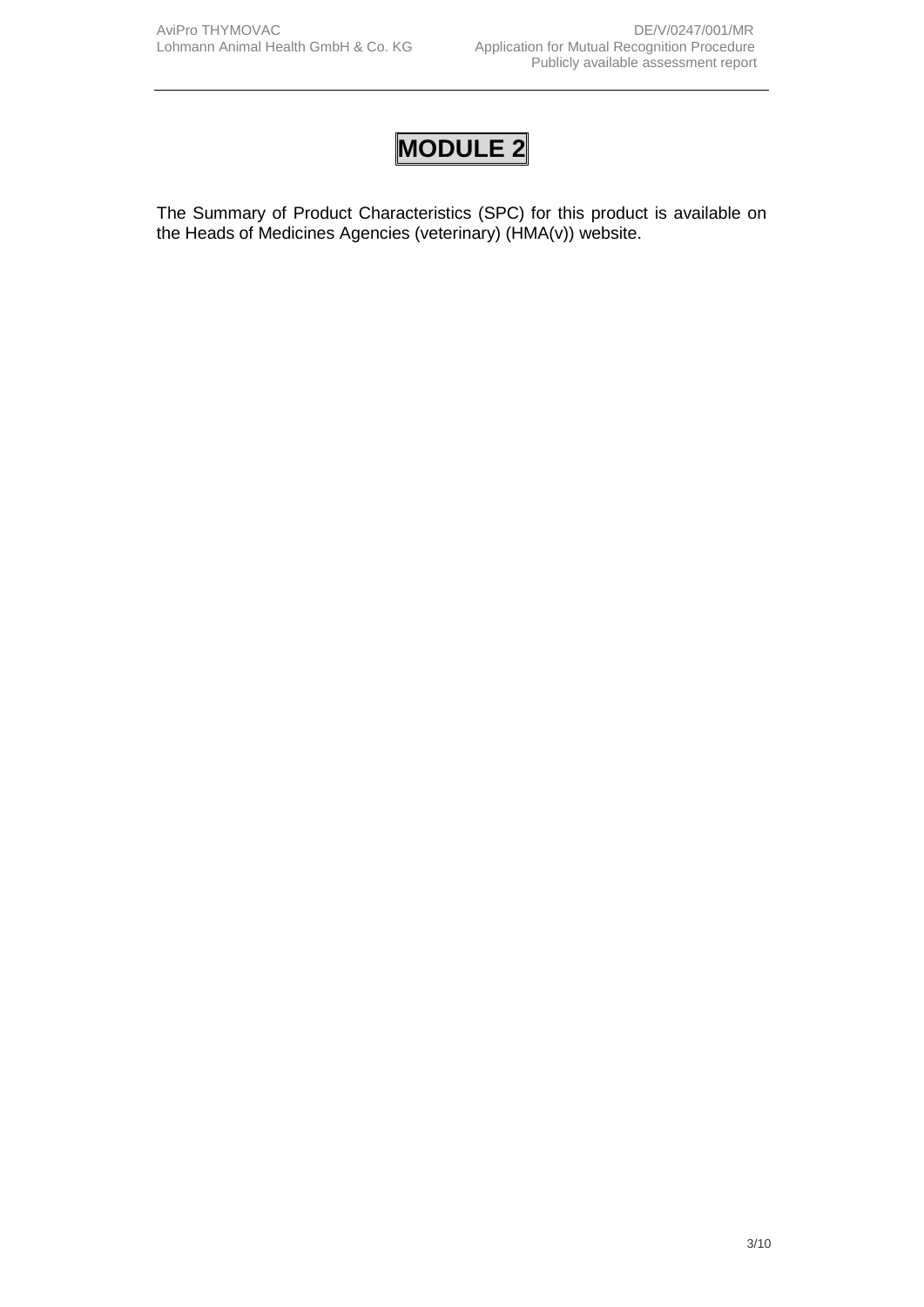### **PUBLIC ASSESSMENT REPORT**

| Legal basis of original<br>application                                       | Mutual recognition application in accordance<br>with Article 32 (2) of Directive 2001/82/EC as<br>amended. |
|------------------------------------------------------------------------------|------------------------------------------------------------------------------------------------------------|
| Date of completion of the<br>original mutual recognition<br>procedure        | 30.07.2008                                                                                                 |
| Date product first authorised<br>in the Reference Member<br>State (MRP only) | 07.05.1990                                                                                                 |
| Concerned Member States for<br>original procedure                            | BE, EE, ES, FR, IE, IS, IT, LV, NL, NO, PT, SE<br>and SI                                                   |

## **I. SCIENTIFIC OVERVIEW**

The product is produced and controlled using validated methods and tests which ensure the consistency of the product released on the market.

It has been shown that the product can be safely used in the target species;

The product is safe for the user, the consumer of foodstuffs from treated animals and for the environment, when used as recommended. Suitable warnings and precautions are indicated in the SPC.

The efficacy of the product was demonstrated according to the claims made in the SPC.

The overall risk/benefit analysis is in favour of granting a marketing authorisation.

#### **II. QUALITY ASPECTS**

#### *A. Composition*

The product contains Chicken Anaemia Virus (CAV), strain Cux-1 with  $10^{4.5}$ -10 $5.5$ TCID<sub>50</sub>/bird dose.

The containers consist of type 1 glass bottles. The bottles have a chlorobutyl elastomer closure and are sealed with a tear off-aluminium cap**.**

The particulars of the containers and controls performed are provided and conform to the regulation.

The choice of the vaccine strain and formulation are justified.

The product is an established pharmaceutical form and its development is adequately described in accordance with the relevant European guidelines.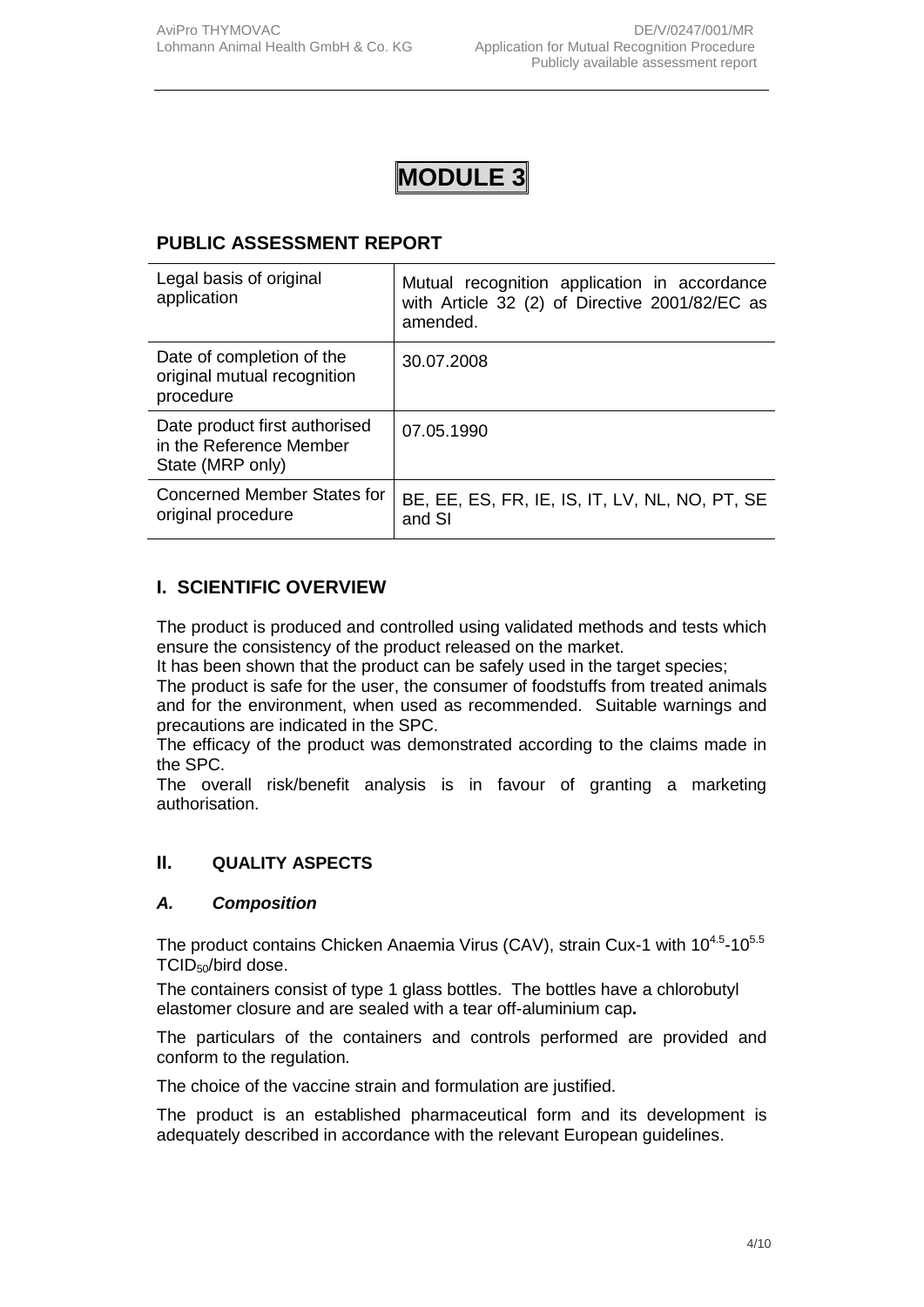## *B. Method of Preparation of the Product*

The product is manufactured fully in accordance with the principles of good manufacturing practice from a licensed manufacturing site*.*

Process validation data on the product have been presented in accordance with the relevant European guidelines.

## *C. Control of Starting Materials*

The active substance is Chicken Anaemia Virus (CAV), an established substance described in the European Pharmacopoeia. The active substances are manufactured in accordance with the principles of good manufacturing practice.

The active substance specification is considered adequate to control the quality of the material. Batch analytical data demonstrating compliance with this specification have been provided.

Starting materials of non-biological origin used in production comply with European pharmacopoeia monographs where these exist, or in-house specifications.

Biological starting materials used are in compliance with the relevant Ph. Eur. monographs and guidelines and are appropriately screened for the absence of extraneous agents according to the Ph. Eur. Any deviation was adequately justified.

The master and working seeds have been produced according to the Seed Lot System as described in the relevant guideline.

#### *D. Specific Measures concerning the Prevention of the Transmission of Animal Spongiform Encephalopathies*

Scientific data and/or certificates of suitability issued by the EDQM have been provided and compliance with the Note for Guidance on Minimising the Risk of Transmitting Animal Spongiform Encephalopathy Agents via Human and Veterinary Medicinal Products has been satisfactorily demonstrated.

#### *E. Control tests during production*

The tests performed during production are described and the results of 3 consecutive runs, conforming to the specifications, are provided.

#### *F. Control Tests on the Finished Product*

The tests performed on the final product conform to the relevant requirements; any deviation from these requirements is justified. The tests include in particular:

- Titration of the active substance
- Safety
- Sterility
- Quantitative test for bacterial and fungal contamination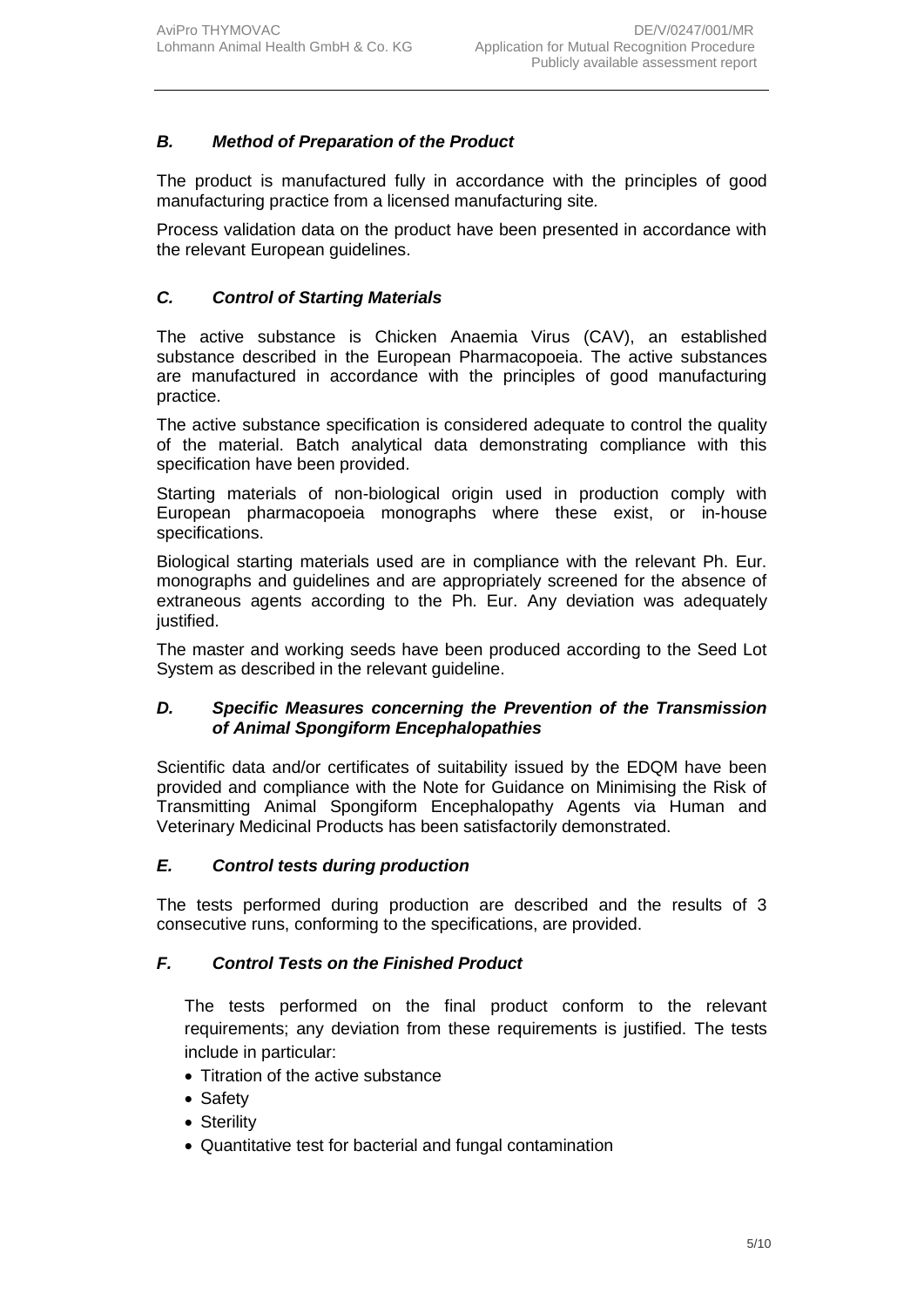- Mycoplasma
- Extraneous agents using embryonated hen's eggs
- Extraneous against and TRTV using chicken embryo fibroblasts Absence of EDSV
- Absence of Marek's Disease virus Absence of TRTV in Vero cells
- Residual humidity

The demonstration of the batch to batch consistency is based on the results of 3 batches produced according to the method described in the dossier. Other supportive data provided confirm the consistency of the production process.

#### *G. Stability*

The active substance is fully tested to ensure compliance with the specification immediately prior its use in manufacture of the product.

Stability data on the finished product have been provided in accordance with applicable European guidelines, demonstrating the stability of the product throughout its shelf life when stored under the approved conditions.

The in-use shelf-life of the reconstituted product is supported by the data provided.

## **III. SAFETY ASSESSMENT**

#### *Laboratory trials*

#### Safety of one dose, an overdose and the repeated administration of one dose

The safety of the drinking water administration of one dose, an overdose and the repeated administration of one dose in the target species is demonstrated in several studies. Animals not older than the youngest age to be recommended (8 weeks) are vaccinated via the recommended route of administration (orally) with the maximum dose, a tenfold overdose and a repeated dose (7 days after the  $1<sup>st</sup>$ vaccination) of vaccine virus at the least attenuated passage level that will be present between the master seed lot and a batch of the vaccine. The animals were daily observed and blood sampled for serology, blood cell counts and haematocrit. In addition, virus isolation in several organs was performed. Even if the youngest age claimed for vaccination is 8 weeks, the *European Pharmacopoeia* requires that the virulence of live chicken anaemia virus is also tested in young chicks (day old) in a single dose study. The day old animals were daily observed after vaccination, blood sampled for serology and haematocrit measurement at several occasions as well as examined post mortem. In addition, the body weight was measured at hatch and 14 days after vaccination.

No investigation of effect on reproductive performance was conducted because the vaccine is not intended for laying birds or birds just before the onset of lay.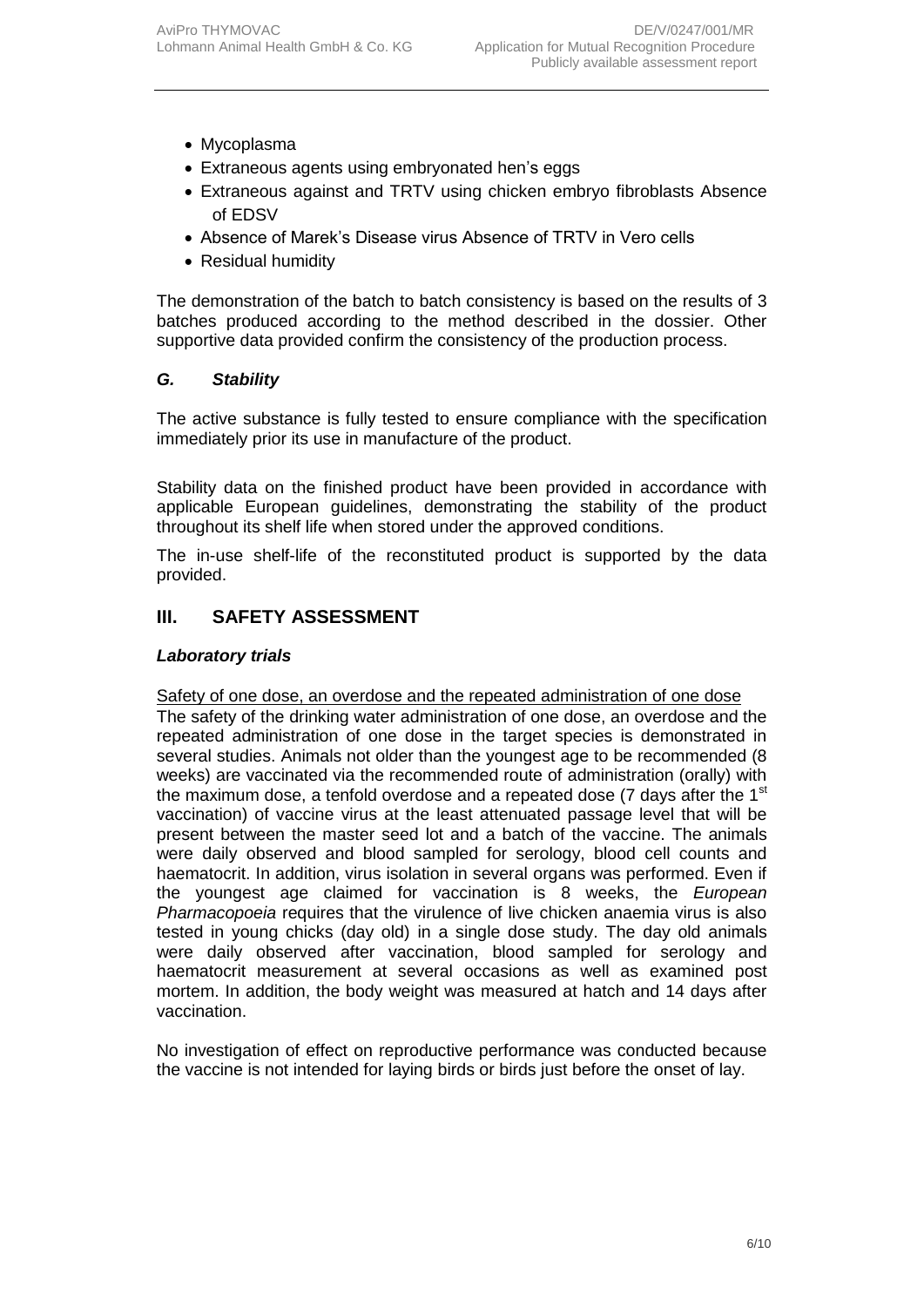#### Absence of immune suppression

Chicken anaemia virus, proliferating primarily in haematopoietic precursor cells in the bone marrow and in the thymic precursor cells, is known to be immunosuppressive in young birds.

To demonstrate the absence of immunosuppression caused by AviPro THYMOVAC a study in SPF chickens of the youngest recommended age (8 weeks) was performed wherein the animals are vaccinated with a maximum dose of AviPro THYMOVAC and subsequently with a commercial dose of ND vaccine. The seroresponse towards both antigens was measured and the protection in challenge with the ND component evaluated based on clinical observation and pathological examination. No immunosuppressive influence of the vaccine AviPro THYMOVAC was detected. A further study on the impact of a vaccination with AviPro THYMOVAC on T-cell function was performed and no significant influence could be determined.

#### Safety of the vaccine virus in respect of spreading from vaccinated to unvaccinated chickens and in respect of reversion to virulence

The spreading potential of the vaccine and its potential for reversion to virulence has been tested with animals vaccinated at the youngest recommended age (8 weeks) with a maximum dose of WSV and put in contact to 8 week old as well as to one day old animals. Five virus passages were performed in each age group via contact infection and presence of the virus was verified after each passage

The virus could be reisolated after each passage indicating that the virus spreads via faeces. Contact with the highest passaged virus  $(5<sup>th</sup>$  passage) material did not lead to (significantly) different results than the inoculation with lowest passage material (WSV) concerning the parameters haematocrit, pathological score in thymus and bone marrow as well as clinical signs. The results received with the passage material of the  $1<sup>st</sup>$  to  $4<sup>th</sup>$  passage in addition are in line with these results.

Nevertheless, the day old unprotected (SPF) animals develop pathological changes in bone marrow and/or thymus if inoculated with WSV as well as if being infected with high passage material. Even if they do not develop serious clinical signs or reductions in blood cells, a spread should be avoided. A corresponding warning is mentioned in the SPC.

#### Reproductive performance

No investigation of effect on reproductive performance was conducted because the vaccine is not intended for laying birds or birds just before the onset of lay.

#### Dissimination in the vaccinated animal

The dissemination behaviour of CAV Cux-1 strain has been demonstrated in animals not older than the youngest age to be recommended (8 weeks) which were vaccinated via the recommended route of administration (orally) with the maximum dose of vaccine virus at the least attenuated passage level that will be present between the master seed lot and a batch of the vaccine. Virus isolation in several organs was performed. About two weeks after vaccination, all examined organs and tissues were positive for CAV with the exception of blood plasma, which was negative over the whole examination period indicating that the virus is cell bound. The virus can't be recovered neither in oviduct nor in faeces at 4 weeks after vaccination, which would be the two possibilities to spread the virus. The warning in the SPC: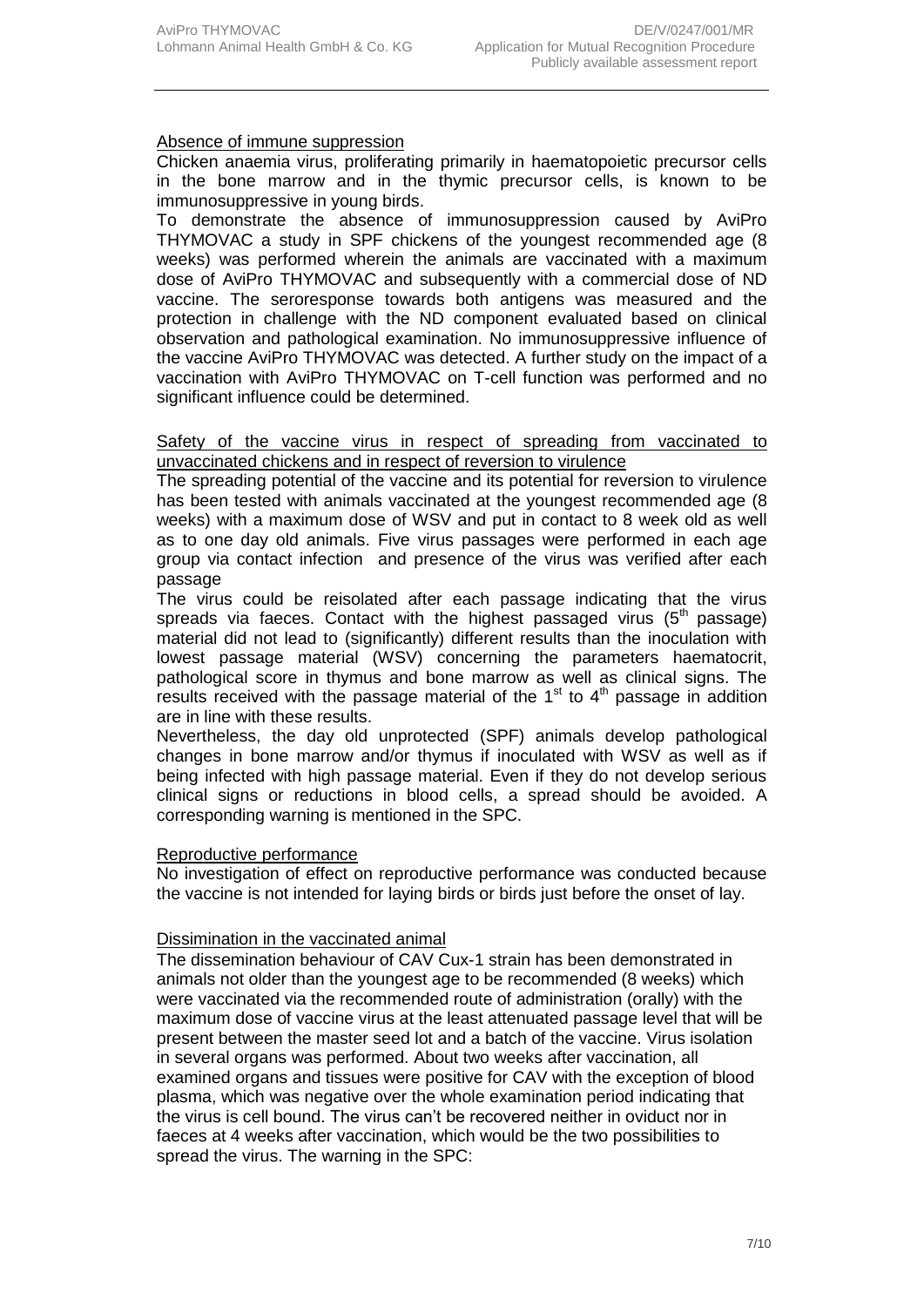"*Vaccination should be performed from 8 weeks of age onwards, but no later than 6 weeks before the onset of lay in order to ensure that protective immunity has developed prior to the onset of lay."* is appropriate*.*

#### **Interactions**

No specific assessment of the interaction of this product with other medicinal product was made. Therefore, the following warning is included in the SPC:

*"No information is available on the compatibility of this vaccine with any other. Therefore the safety and efficacy of the product when used with any other (either when used on the same day or at different times) has not been demonstrated."*

The investigations were performed according to the recommendations of Directive 2001/82/EC as amended and the relevant guidelines.

#### *Field studies*

The safety of a maximum dose of AviPro THYMOVAC and its interaction with other vaccinations when used under field conditions has been investigated in a field trial with about 7000 animals. The safety evaluation was based on regular clinical observation, performance parameters as well as serology of vaccinates. No negative impact on the examined parameters referable to the vaccine virus could be detected.

#### *Ecotoxicity*

The applicant provided a first phase environmental risk assessment in compliance with the relevant guideline which showed that no further assessment is required. The assessment concluded that no negative impact on the environment can be expected from the use of the vaccine. No warnings regarding ecotoxicity are therefore required.

Warnings and precautions as listed on the product literature for its disposal are adequate to ensure safety to the environment when the product is used as directed.

Study of residues Recombination, genomic reassortment

AviPro THYMOVAC does not contain any adjuvants or preservatives. The excipients used are not pharmacologically active and are listed in Annex II of Council Regulation 2377/90.

Based on this information, no withdrawal period is proposed.

As only minor differences in isolated field strain isolates could be detected (Meenhan et al., 1992; Claessens et al., 1991; Kato et al., 1995; Phallister et. al., 1993), the recombination potential of CAV strains has to be limited. The worst case to be expected in case of recombination of vaccine virus with field virus was a new strain with the pathogenicity of the field virus.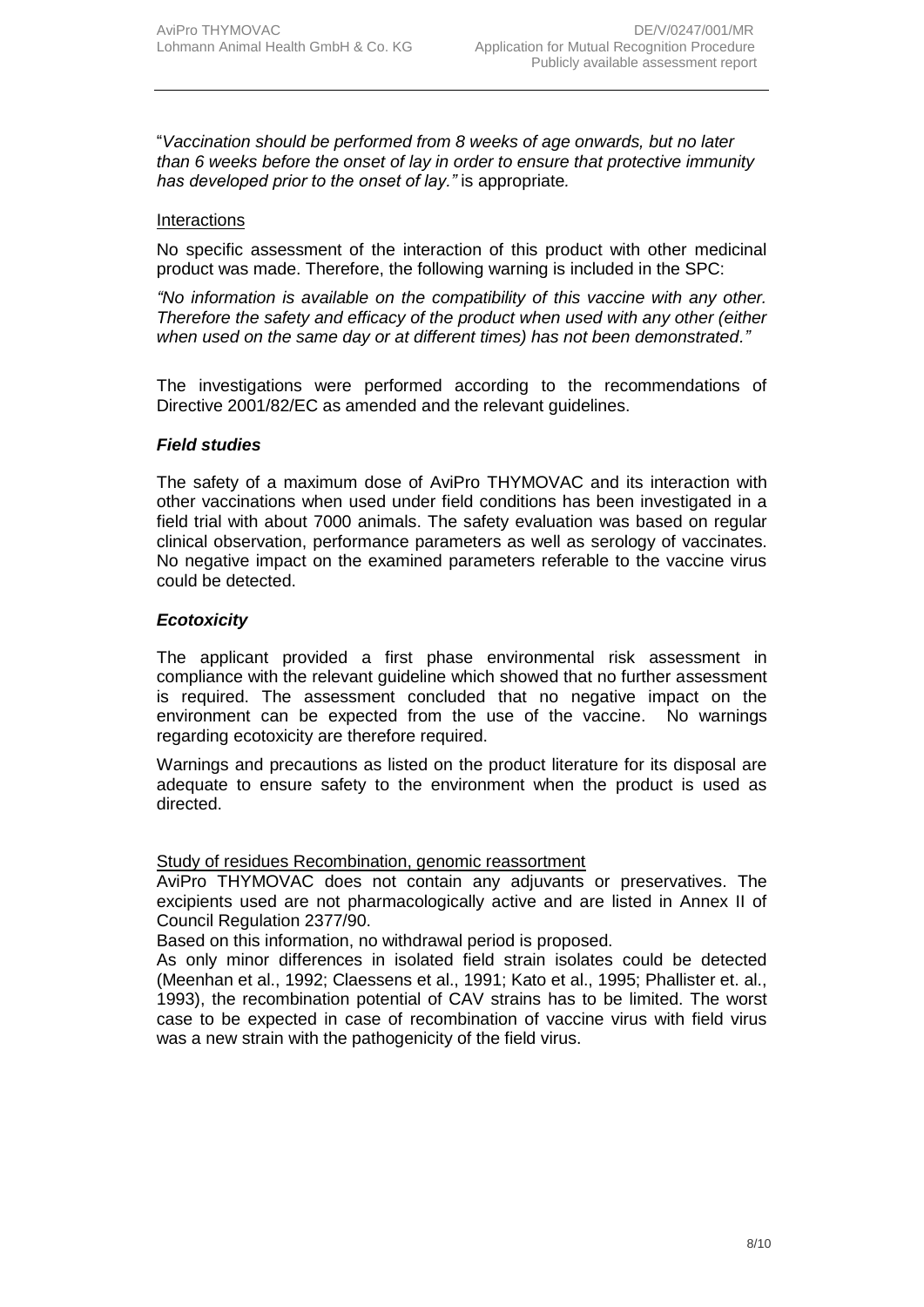## **IV CLINICAL ASSESSMENT (EFFICACY)**

#### *Laboratory Trials*

The efficacy of the product has been demonstrated in laboratory studies in accordance with the relevant requirements which show that the vaccine is efficacious in protecting the progeny of vaccinated breeders against challenge infection and to prevent the vertical spread (egg transmission) and the horizontal spread (via faeces) of challenge virus. The protection of the progeny from vaccinated breeders has been demonstrated for one day old chicks derived from eggs by challenge, where pathology of thymus and bone marrow as well as haematokrit values were taken into account. The protection in challenge is supported by serological parameters.

The onset (4 weeks after vaccination) and duration of immunity (46 weeks after vaccination) in the breeders concerning horizontal and vertical spread of virus after challenge has been determined based on the results in challenge and , virus reisolation. The serological data are in line with the results in challenge.

In all efficacy laboratory trials, breeders were vaccinated with a minimum dose of vaccine virus from a commercial batch.

#### *Field Trials*

A field trial was performed to examine the efficacy of a minimum dose of AviPro THYMOVAC in a considerable amount of animals (about 8000) under field conditions on the basis of serology of vaccinates. The protection in challenge of breeders (vertical and horizontal transmission) and their progeny was also demonstrated in follow up trials under laboratory conditions with animals derived from this field trial.

#### **V OVERALL CONCLUSION AND BENEFIT– RISK ASSESSMENT**

The data submitted in the dossier demonstrate that when the product is used in accordance with the Summary of Product Characteristics, the risk benefit profile for the target species is favourable and the quality and safety of the product for humans and the environment is acceptable.